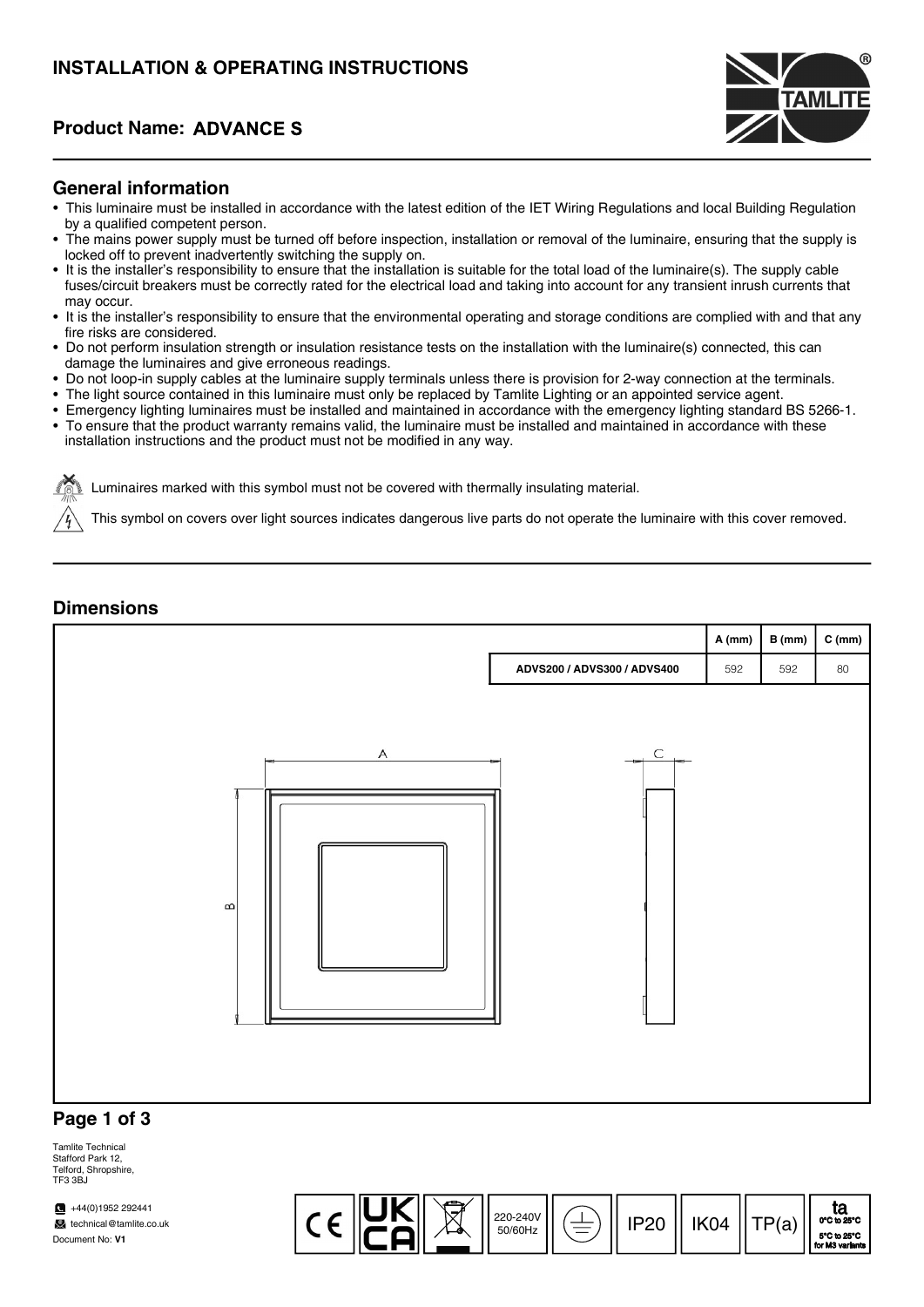## INSTALLATION & OPERATING INSTRUCTIONS



### **Product Name: ADVANCE S**



## Page 2 of 3

Tamlite Technical Stafford Park 12, Telford, Shropshire, TF3 3BJ

 $\bullet$  +44(0)1952 292441 **technical@tamlite.co.uk** Document No: V1